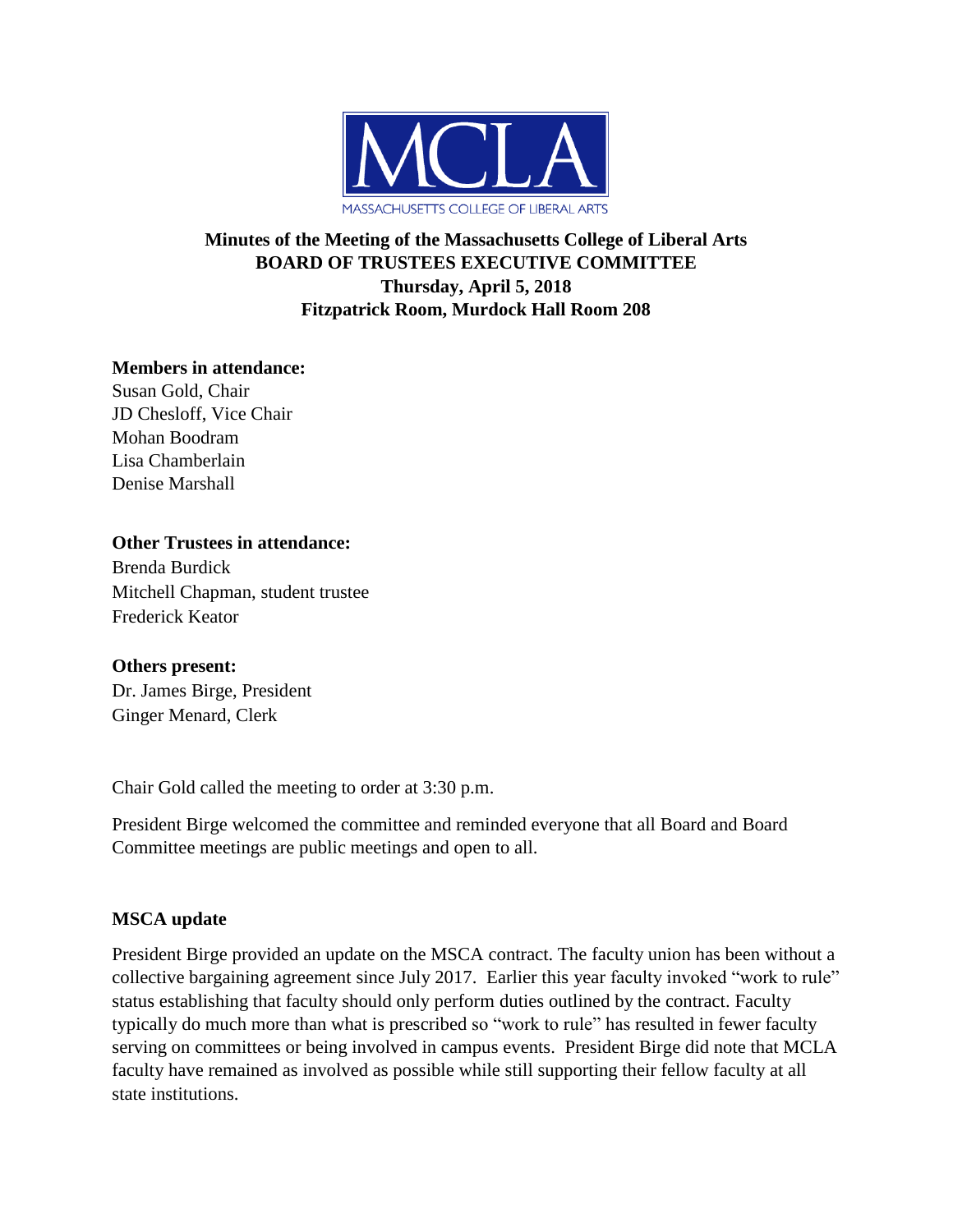President Birge shared information on some issues that have delayed the successful completion of negotiations. The next bargaining session is scheduled for April 9. It is the hope of the Council of Presidents that an agreement can be reached on that date before having to take the next step of mediation.

If the contract is settled before July, any increase would be retroactive to July 1, 2017.

Finally, President Birge noted that he meets regularly with the Executive Committee of MCLA's faculty union and they have been professional, respectful, collegial, and honorable throughout this process. The faculty president, Graziana Ramsden, has gone above and beyond to step in as needed for her fellow faculty members by attending meetings and serving on committees.

## **MSCBA and Fitness Center Updates**

President Birge noted that MSCBA is the state authority that oversees any campus buildings related to student life. DCAMM is the other state authority with responsibility for academic facilities.

Staff of the MSCBA recently visited campus and discussed some other potential projects. They raised the issue of a new residence hall as the townhouses are out of date and need extensive renovation or replacement. Such a project would increase the College's long term debt by \$20- \$25 million dollars. The committee discussed support for new Fitness Center and Centennial Room renovations. The approximate budget for the Fitness Center/Centennial Room project is \$5 million of which we currently have \$4 million through bond funds and funding from Aramark.

President Birge offered that it might be worthwhile for MCLA to consider increasing its debt load as the College has capacity and currently has the lowest debt service ratio in the state university system. Potential projects will be identified and brought to the Board to determine if and what to advance. VP Behan is preparing an evaluation of how current projected projects will affect the debt ratio and operating costs.

Trustee Chesloff asked for more information on what a renovation of the townhouses would entail along with a list of capital needs on campus which would provide context in making determination on where to allocated any borrowed funds.

Trustee Burdick asked about a long term capital expenditure plan. VP Behan will address this when a new Director of Facilities is brought on board.